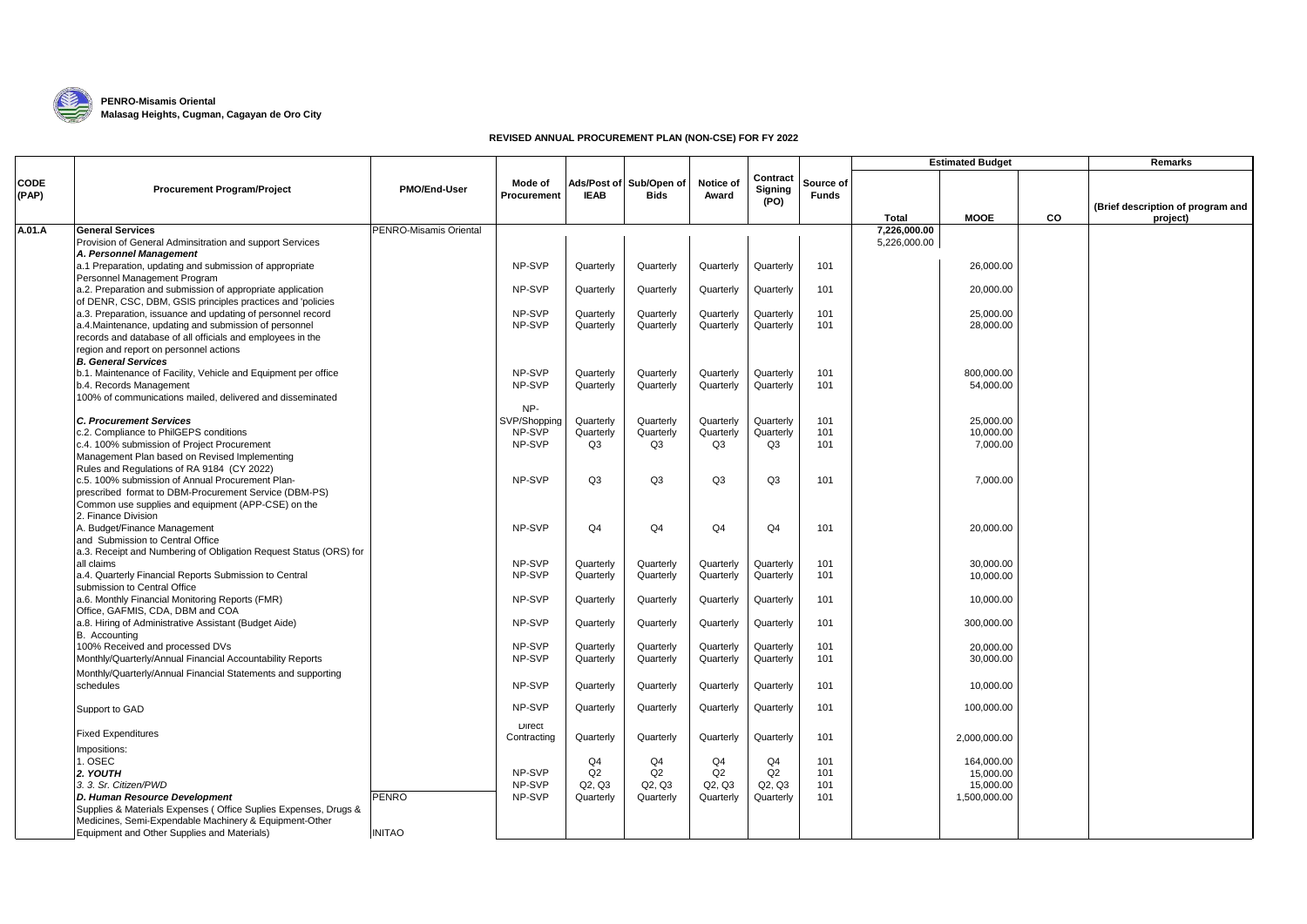|         |                                                                                                       | <b>GINGOOG</b>                                   |                       |                               |                         |                                           |                        |            |                            |                            |                        |  |
|---------|-------------------------------------------------------------------------------------------------------|--------------------------------------------------|-----------------------|-------------------------------|-------------------------|-------------------------------------------|------------------------|------------|----------------------------|----------------------------|------------------------|--|
|         | Improvement/Renovation of Office Building-Office Repair                                               |                                                  | Public Bidding        | Q <sub>3</sub>                | Q4                      | Q1, 2022                                  | Q1, 2022               | 101        | 2,000,000.00               |                            | 2,000,000.00           |  |
|         | Data Management including                                                                             |                                                  |                       | Q1, Q2, Q3,                   | Q1, Q2, Q3,             | Q1, Q2, Q3,                               | Q1, Q2,                |            |                            |                            |                        |  |
| A.2.A   | <b>Systems Development and</b>                                                                        | <b>PENRO</b><br><b>INITAO</b>                    | NV-SVP                | Q4                            | Q4                      | Q4                                        | Q3, Q4                 | 101        | 320,000.00                 |                            |                        |  |
|         | Maintenance                                                                                           | <b>GINGOOG</b>                                   |                       |                               |                         |                                           |                        |            |                            |                            |                        |  |
|         | Internet Connectivity Subscription with Redundant Connection                                          |                                                  |                       |                               |                         |                                           |                        |            | 320,000.00                 | 320,000.00                 |                        |  |
|         |                                                                                                       |                                                  |                       |                               |                         |                                           |                        |            |                            |                            |                        |  |
|         | Formulation and Monitoring of                                                                         |                                                  | NV-SVP                | Q1, Q2, Q3,<br>Q <sub>4</sub> | Q4                      | Q1, Q2, Q3, Q1, Q2, Q3,<br>O <sub>4</sub> | Q1, Q2,                | 101        |                            |                            |                        |  |
| A.02.e  | <b>ENR Sector Policies, Plans.</b>                                                                    | PENRO<br><b>INITAO</b>                           |                       |                               |                         |                                           | Q3, Q4                 |            | 2,027,000.00               |                            |                        |  |
|         | <b>Programs and Projects</b>                                                                          | <b>GINGOOG</b>                                   |                       |                               |                         |                                           |                        |            |                            |                            |                        |  |
|         | FLUP Prepared and Drafted                                                                             |                                                  |                       |                               |                         |                                           |                        |            |                            |                            |                        |  |
|         | FLUP adopted                                                                                          | Kinoguitan, Sugbongcogon                         |                       |                               |                         |                                           |                        |            |                            | 1.000.000.00<br>200,000.00 |                        |  |
|         | <b>CRMF Updating</b>                                                                                  | CENRO-Initao                                     |                       |                               |                         |                                           |                        |            |                            | 360,000.00                 |                        |  |
|         |                                                                                                       | <b>CENRO-Gingoog City</b>                        |                       |                               |                         |                                           |                        |            |                            |                            |                        |  |
|         | Price monitoring of forest products                                                                   |                                                  |                       |                               |                         |                                           |                        |            |                            |                            |                        |  |
|         | Forest products utilization survey conducted<br>6. Attendance to meeting as requested by other Agency | PENRO-Misamis Oriental<br>PENRO-Misamis Oriental | NP-SVP<br>NP-SVP      | Quarterly<br>Quarterly        | Quarterly<br>Quarterly  | Quarterly<br>Quarterly                    | Quarterly<br>Quarterly | 101<br>101 |                            | 102,000.00<br>205,000.00   |                        |  |
|         | Project Monitoring & Supervision                                                                      |                                                  |                       |                               |                         |                                           |                        |            |                            |                            |                        |  |
|         | Project Monitoring & Evaluation                                                                       | PENRO-Misamis Oriental                           | NP-SVP                | Quarterly                     | Quarterly               | Quarterly                                 | Quarterly              | 101        |                            | 87,000.00                  |                        |  |
|         |                                                                                                       |                                                  | Direct                |                               |                         |                                           |                        |            |                            |                            |                        |  |
|         | <b>FIXED EXPENDITURES</b>                                                                             | <b>PENRO-Misamis Oriental</b>                    | Contracting<br>Direct | Monthly                       | Monthly                 | Monthly                                   | Monthly                | 101        |                            |                            |                        |  |
|         | 1. OSEC                                                                                               | <b>PENRO-Misamis Oriental</b>                    | Contracting           | O <sub>4</sub>                | O <sub>4</sub>          | O <sub>4</sub>                            | Q <sub>4</sub>         | 101        |                            | 73,000.00                  |                        |  |
|         | NATURAL RESOURCES ENFORCEMENT AND REGULATORY                                                          | PENRO                                            |                       | Q1, Q2, Q3,                   | Q1, Q2, Q3,             | Q1, Q2, Q3,                               | Q1, Q2,                |            |                            |                            |                        |  |
| A.3.G.1 | <b>PROGRAM</b>                                                                                        |                                                  | NV-SVP                | $\Omega$ 4                    | Q4                      | Q4                                        | Q3. Q4                 | 101        | 10,002,000.00              |                            |                        |  |
|         |                                                                                                       | <b>INITAO</b>                                    |                       |                               |                         |                                           |                        |            |                            |                            |                        |  |
|         | Natural Resources Management Arrangement/Agreement and                                                | <b>GINGOOG</b>                                   |                       |                               |                         |                                           |                        |            |                            |                            |                        |  |
|         | <b>Permit Issuance</b>                                                                                |                                                  |                       |                               |                         |                                           |                        |            |                            | 9,582,000.00               |                        |  |
|         | Operations against illegal environment and natural resources                                          |                                                  |                       |                               |                         |                                           |                        |            |                            |                            |                        |  |
|         | activities                                                                                            |                                                  |                       |                               |                         |                                           |                        |            |                            | 420,000.00                 |                        |  |
|         |                                                                                                       |                                                  |                       | Q1, Q2, Q3,                   | Q1, Q2, Q3, Q1, Q2, Q3, |                                           | Q1, Q2,                |            |                            |                            |                        |  |
| A.3.D1  | Protected Areas, Caves,                                                                               |                                                  | NV-SVP                | O <sub>4</sub>                | O <sub>4</sub>          | O <sub>4</sub>                            | Q3. Q4                 | 101        |                            |                            |                        |  |
|         | and Wetlands Development<br>and Management Sub-Program                                                |                                                  |                       |                               |                         |                                           |                        |            |                            |                            |                        |  |
|         | <b>Protected Areas Development and Management</b>                                                     | <b>Misamis Oriental</b>                          |                       |                               |                         |                                           |                        |            | 19,419,000.00              |                            |                        |  |
|         |                                                                                                       |                                                  |                       |                               |                         |                                           |                        |            |                            |                            |                        |  |
|         |                                                                                                       |                                                  |                       | Q1, Q2, Q3,                   | Q1, Q2, Q3,             | Q1, Q2, Q3,                               | Q1, Q2,                |            |                            |                            |                        |  |
|         | 1. Protected Area Suitability Assessment                                                              | Mt. Lumot (6,000 ha)                             | NV-SVP                | Q4                            | Q4                      | Q4                                        | Q3. Q4                 | 101        | 1.000.000.00               | 1.000.000.00               |                        |  |
|         | 2. Demarcation of Boundaries for Legislated PAs<br><b>Demarctaion Buoy Installed</b>                  | -Initao-Libertad PLS                             | NV-SVP                | Q1, Q2                        | Q1, Q2                  | Q1, Q2                                    | Q1, Q2                 | 101        | 1,000,000.00<br>500,000.00 | 1,000,000.00<br>500,000.00 |                        |  |
|         |                                                                                                       | - Mt. Balatukan RNP                              |                       |                               |                         |                                           |                        |            |                            |                            |                        |  |
|         | 3. Survey and Registration of Protected                                                               | Mimbilisan PL<br>Misamis Oriental                | NV-SVP                | Q1, Q2, Q3,                   | Q1, Q2, Q3,             | Q1, Q2, Q3,                               | Q1, Q2,                | 101        | 540,000.00                 | 540,000.00                 |                        |  |
|         | Area Occupants (SRPAO)                                                                                | - Mt. Balatukan                                  |                       |                               |                         |                                           |                        |            |                            |                            |                        |  |
|         |                                                                                                       |                                                  |                       |                               |                         |                                           |                        |            |                            |                            |                        |  |
|         | 4. Conduct of SEAMS                                                                                   | (14 barangays)                                   | NV-SVP                | Q1, Q2, Q3,                   |                         | Q1, Q2, Q3, Q1, Q2, Q3,                   | Q1, Q2,                | 101        | 1,944,000.00               | 1,944,000.00               |                        |  |
|         |                                                                                                       |                                                  |                       |                               |                         |                                           |                        |            |                            |                            |                        |  |
|         | 5. PA Habitat Protection<br>A. Law Enforcement                                                        |                                                  | NV-SVP                | Q1, Q2, Q3,                   |                         | Q1, Q2, Q3, Q1, Q2, Q3,                   | Q1, Q2,                | 101        |                            |                            |                        |  |
|         | Augmentation for PA Protection and patrolling                                                         | <b>Misamis Oriental</b><br>-Initao-Libertad PLS  |                       |                               |                         |                                           |                        |            | 100,000.00                 | 100,000.00                 |                        |  |
|         |                                                                                                       | - Mt. Balatukan RNP<br>Mimbilisan PL             |                       |                               |                         |                                           |                        |            | 100,000.00                 | 100,000.00                 |                        |  |
|         |                                                                                                       |                                                  |                       |                               |                         |                                           |                        |            | 100,000.00                 | 100,000.00                 |                        |  |
|         | Drone Camera                                                                                          | -Initao-Libertad PLS                             | NV-SVP                | Q1                            | Q1                      | Q <sub>1</sub>                            | Q <sub>1</sub>         | 101        | 60,000.00<br>60,000.00     |                            | 60,000.00<br>60,000.00 |  |
|         |                                                                                                       | Mt. Balatukan RNP<br>Mt. Balatukan RNP           |                       |                               |                         |                                           |                        |            | 60,000.00                  |                            | 60,000.00              |  |
|         | Motorcycle                                                                                            | -Initao-Libertad PLS                             | NV-SVP                | Q <sub>1</sub>                | Q <sub>1</sub>          | Q <sub>1</sub>                            | Q <sub>1</sub>         | 101        | 150,000.00                 |                            | 150,000.00             |  |
|         |                                                                                                       | Mt. Balatukan RNP                                |                       |                               |                         |                                           |                        |            | 150,000.00                 |                            | 150,000.00             |  |
|         |                                                                                                       | Mimbilisan PL                                    |                       |                               |                         |                                           |                        |            | 300,000.00                 |                            | 300,000.00             |  |
|         |                                                                                                       |                                                  |                       |                               |                         |                                           |                        |            |                            |                            |                        |  |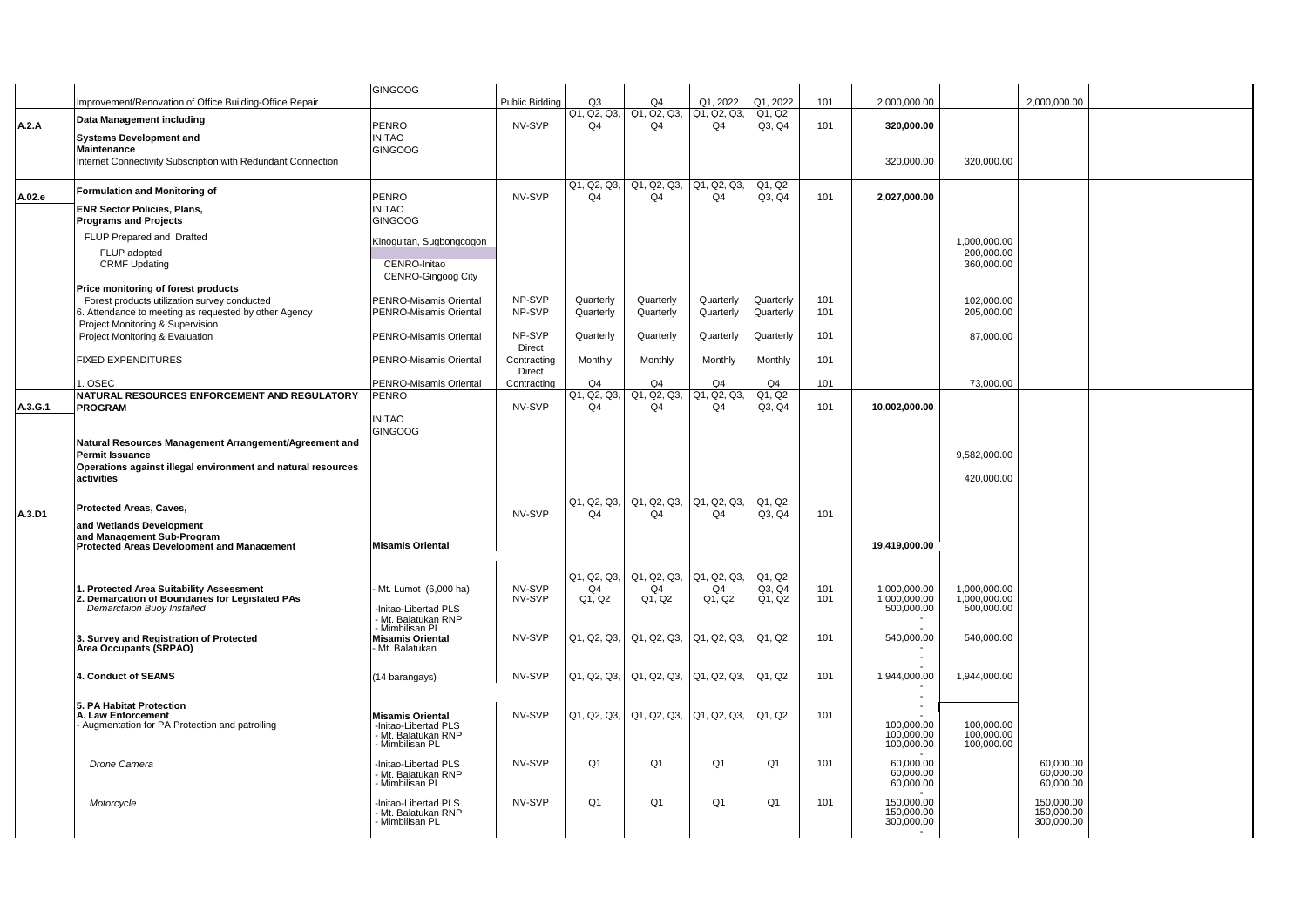| <b>Night Vision Binoculars</b>                                                       | -Initao-Libertad PLS<br>-Mimbilisan PL<br>- Mt. Balatukan RNP  | NV-SVP | Q <sub>1</sub>                | Q <sub>1</sub>                             | Q <sub>1</sub>    | Q <sub>1</sub>    | 101 | 50,000.00<br>50,000.00<br>50,000.00    |                                        | 50,000.00<br>50,000.00<br>50,000.00  |
|--------------------------------------------------------------------------------------|----------------------------------------------------------------|--------|-------------------------------|--------------------------------------------|-------------------|-------------------|-----|----------------------------------------|----------------------------------------|--------------------------------------|
| CCTV (Surveillance System)                                                           | - Mt. Balatukan RNP                                            | NV-SVP | Q <sub>1</sub>                | Q <sub>1</sub>                             | Q <sub>1</sub>    | Q1                | 101 | 50,000.00                              |                                        | 50,000.00                            |
| Laptop                                                                               | -Initao-Libertad PLS<br>-Mimbilisan PL<br>- Mt. Balatukan RNP  | NV-SVP | Q <sub>1</sub>                | Q <sub>1</sub>                             | Q1                | Q1                | 101 | 75,000.00<br>75,000.00<br>150,000.00   |                                        | 75,000.00<br>75,000.00<br>150,000.00 |
| <b>Computer Desktop with Printer Scanner</b>                                         | -Initao-Libertad PLS<br>-Mimbilisan PL<br>- Mt. Balatukan RNP  | NV-SVP | Q <sub>1</sub>                | Q <sub>1</sub>                             | Q <sub>1</sub>    | Q <sub>1</sub>    | 101 | 75.000.00<br>75,000.00<br>75,000.00    |                                        | 75.000.00<br>75,000.00<br>75,000.00  |
| B. Communication, Education and Public                                               | Misamis Oriental<br>-Initao-Libertad PLS                       | NV-SVP | Q1, Q2, Q3,                   | Q1, Q2, Q3,                                | Q1, Q2, Q3,       | Q1, Q2,           | 101 | $\overline{a}$                         |                                        |                                      |
| <b>Awaeness (CEPA)</b>                                                               | (921.02 ha)                                                    |        |                               |                                            |                   |                   |     | 500,000.00                             | 500,000.00                             |                                      |
| <b>ACTIVITIES:</b>                                                                   | - Mt. Balatukan RNP<br>$(8,437.86 \text{ ha})$                 |        |                               |                                            |                   |                   |     | 500,000.00                             | 500,000.00                             |                                      |
| 1. Production of IEC/CEPA Materials (25%)                                            | - Mimbilisan NP (66.00 ha)                                     |        |                               |                                            |                   |                   |     | 500,000.00                             | 500,000.00                             |                                      |
| 2. Focus Group Discussion (FGD) Meetings<br>3. Symposia or youth camps               |                                                                |        |                               |                                            |                   |                   |     |                                        |                                        |                                      |
| C. Implementation of Biodiversity Monitoring<br>System (BMS)<br><b>BMS</b> Conducted | <b>Misamis Oriental</b>                                        | NV-SVP | Q1, Q2, Q3,                   | Q1, Q2, Q3,                                | Q1, Q2, Q3,       | Q1. Q2.           | 101 |                                        |                                        |                                      |
| <b>Spotting Scope</b>                                                                | -Initao-Libertad PLS<br>- Mt. Balatukan RNP<br>- Mimbilisan NP | NV-SVP | Q <sub>1</sub>                | Q <sub>1</sub>                             | Q <sub>1</sub>    | Q1                |     | 70,000.00<br>70,000.00<br>70,000.00    |                                        | 70,000.00<br>70,000.00<br>70,000.00  |
| <b>DSLR Camera</b>                                                                   | -Initao-Libertad PLS<br>- Mt. Balatukan RNP<br>- Mimbilisan NP | NV-SVP | Q <sub>1</sub>                | Q <sub>1</sub>                             | Q <sub>1</sub>    | Q <sub>1</sub>    | 101 | 70,000.00<br>70,000.00<br>70,000.00    |                                        | 70,000.00<br>70,000.00<br>70,000.00  |
| <b>Water Proof Camera</b>                                                            | -Initao-Libertad PLS                                           | NV-SVP | Q1                            | Q <sub>1</sub>                             | Q1                | Q <sub>1</sub>    | 101 | 50,000.00                              |                                        | 50,000.00                            |
| <b>Binoculars</b>                                                                    | -Initao-Libertad PLS<br>Mt. Balatukan RNP<br>- Mimbilisan NP   | NV-SVP | Q1                            | Q <sub>1</sub>                             | Q <sub>1</sub>    | Q <sub>1</sub>    | 101 | 20,000.00<br>20,000.00<br>100,000.00   |                                        | 20,000.00<br>20,000.00<br>100,000.00 |
| Range Finder                                                                         | -Initao-Libertad PLS<br>- Mt. Balatukan RNP<br>- Mimbilisan NP | NV-SVP | Q <sub>1</sub>                | Q <sub>1</sub>                             | Q <sub>1</sub>    | Q <sub>1</sub>    | 101 | 10,000.00<br>10,000.00<br>10,000.00    |                                        | 10,000.00<br>10,000.00<br>10,000.00  |
| Smart Phone with GPS                                                                 | -Initao-Libertad PLS<br>- Mt. Balatukan RNP<br>- Mimbilisan NP | NV-SVP | Q <sub>1</sub>                | Q1                                         | Q <sub>1</sub>    | Q <sub>1</sub>    | 101 | 40,000.00<br>20,000.00<br>120,000.00   |                                        | 40,000.00<br>20,000.00<br>120,000.00 |
| 6. PAMB Operationalization                                                           | <b>Misamis Oriental</b>                                        | NV-SVP | Q1, Q2, Q3,<br>Q <sub>4</sub> | Q1, Q2, Q3,<br>Q <sub>4</sub>              | Q1, Q2, Q3,<br>Q4 | Q1, Q2,<br>Q3, Q4 | 101 |                                        |                                        |                                      |
| <b>PAMB Operations Manual</b>                                                        | -Initao-Libertad PLS<br>- Mt. Balatukan RNP<br>- Mimbilisan NP |        |                               |                                            |                   |                   |     | 120,000.00<br>120,000.00<br>120,000.00 | 120,000.00<br>120,000.00<br>120,000.00 |                                      |
| <b>PAMB Capacity Building</b>                                                        | -Initao-Libertad PLS<br>- Mt. Balatukan RNP<br>- Mimbilisan NP |        |                               |                                            |                   |                   |     | 300,000.00<br>300,000.00<br>300,000.00 | 300,000.00<br>300,000.00<br>300,000.00 |                                      |
| 7. PAMB Organization                                                                 | <b>Misamis Oriental</b>                                        | NV-SVP | Q1, Q2, Q3,<br>Q <sub>4</sub> | Q1, Q2, Q3,  Q1, Q2, Q3,<br>Q <sub>4</sub> | Q4                | Q1, Q2,<br>Q3, Q4 | 101 | 500,000.00                             | 500,000.00                             |                                      |
| PAMB organized (no)                                                                  | Malasag-Mahuganao<br>WFR/Cugman-Catanico PL                    |        |                               |                                            |                   |                   |     |                                        |                                        |                                      |
| list of Ex officio PAMB members                                                      |                                                                |        |                               |                                            |                   |                   |     |                                        |                                        |                                      |
| no. of non-ex officio PAMB members appointed<br>by the Secretary                     |                                                                |        |                               |                                            |                   |                   |     |                                        |                                        |                                      |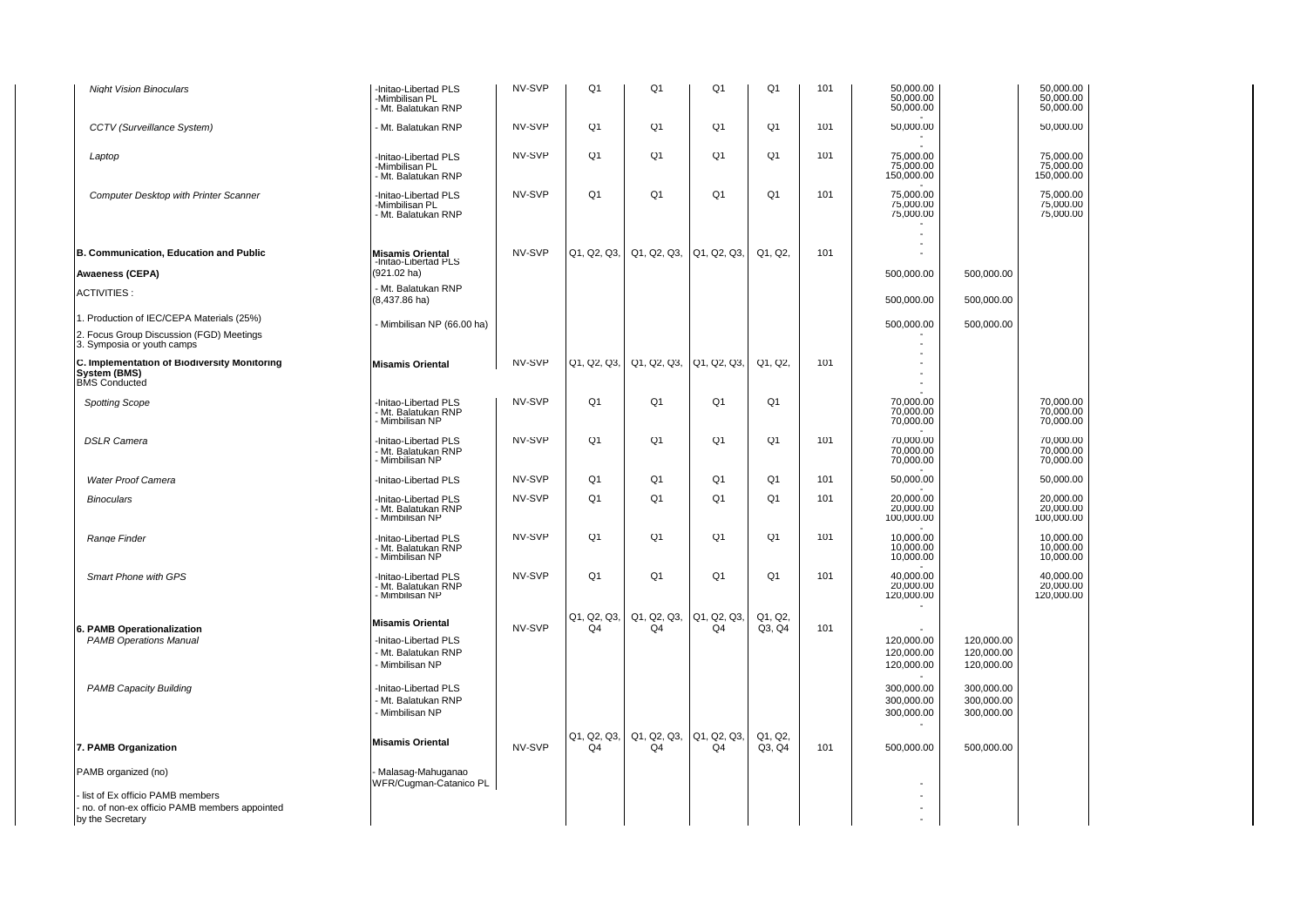|          | <b>C. PAMB Meetings</b>                                                                                                                                                            | <b>Misamis Oriental</b>                                                                                         | NV-SVP           | Q <sub>4</sub>                | $ Q1, Q2, Q3,  Q1, Q2, Q3,  Q1, Q2, Q3,$<br>Q <sub>4</sub> | Q <sub>4</sub> | Q1, Q2,<br>Q3, Q4 | 101 |                                        |                                        |  |
|----------|------------------------------------------------------------------------------------------------------------------------------------------------------------------------------------|-----------------------------------------------------------------------------------------------------------------|------------------|-------------------------------|------------------------------------------------------------|----------------|-------------------|-----|----------------------------------------|----------------------------------------|--|
|          | regular meetings of the PAMB En-Banc and Execom                                                                                                                                    | - Initao-Libertad PLS (13<br>members)<br>- Mt. Balatukan RNP (28<br>members)<br>- Mimbilisan PL (13<br>members) |                  |                               |                                                            |                |                   |     | 300,000.00<br>200,000.00<br>500,000.00 | 300,000.00<br>200,000.00<br>500,000.00 |  |
|          | 8. Ecotourism Management<br>ecotourism management plan formulated,                                                                                                                 | <b>Misamis Oriental</b>                                                                                         | NV-SVP           | Q <sub>4</sub>                | Q1, Q2, Q3, Q1, Q2, Q3, Q1, Q2, Q3,<br>Q <sub>4</sub>      | Q4             | Q1, Q2,<br>Q3, Q4 | 101 | $\overline{\phantom{a}}$               |                                        |  |
|          | reviewed by REC and approved by PAMB                                                                                                                                               | - Mt. Balatukan RNP<br>$(8,437.86$ ha)                                                                          |                  |                               |                                                            |                |                   |     | 1,000,000.00                           | 1,000,000.00                           |  |
|          | D. Maintenance of Ecotourism Facilities                                                                                                                                            |                                                                                                                 |                  |                               |                                                            |                |                   |     |                                        |                                        |  |
|          | Ecotourism facilities maintained (no)                                                                                                                                              | <b>Misamis Oriental</b>                                                                                         | NV-SVP           | Q <sub>4</sub>                | Q1, Q2, Q3,  Q1, Q2, Q3,  Q1, Q2, Q3,<br>O <sub>4</sub>    | Q <sub>4</sub> | Q1, Q2,<br>Q3, Q4 | 101 |                                        |                                        |  |
|          | Eco Trail<br><b>View Deck</b><br>Enhancement of Conference Room                                                                                                                    | Mt Balatukan RNP<br>Mimbilisan<br>Initao-Libertad PLS                                                           |                  |                               |                                                            |                |                   |     | 150,000.00<br>150,000.00<br>150,000.00 | 150,000.00<br>150,000.00<br>150,000.00 |  |
|          | <b>Biodiversity-Friendly Enterprises</b>                                                                                                                                           | Mt Balatukan RNP                                                                                                |                  |                               |                                                            |                |                   |     | 2,000,000.00                           | 2,000,000.00                           |  |
|          | <b>Management of Caves and Cave Resources</b>                                                                                                                                      | <b>Misamis Oriental</b>                                                                                         | NV-SVP           | Q1, Q2, Q3,<br>Q <sub>4</sub> | Q1, Q2, Q3, Q1, Q2, Q3,<br>Q4                              | Q <sub>4</sub> | Q1, Q2,<br>Q3, Q4 | 101 |                                        |                                        |  |
|          | CAVE ASSESSMENT AND MANAGEMENT PROGRAM (CAMP)<br>Cave evaluation and classification<br>- Cave assessment and classification reports<br>endorsed to BMB from region<br>(Outside PA) | <b>ILPLS</b><br>Swiftlet Cave<br>Liza Cave<br><b>Bat Cave</b>                                                   |                  |                               |                                                            |                |                   |     | 500,000.00                             | 500,000.00                             |  |
|          | Project Monitoring and Supervision (PMS)                                                                                                                                           |                                                                                                                 |                  | Q1, Q2, Q3,<br>Q <sub>4</sub> | Q1, Q2, Q3, Q1, Q2, Q3,<br>Q <sub>4</sub>                  | Q <sub>4</sub> | Q1, Q2,<br>Q3, Q4 | 101 | 1,000,000.00                           | 1,000,000.00                           |  |
|          | Project Monitoring and Evaluation                                                                                                                                                  |                                                                                                                 |                  | Q1, Q2, Q3,<br>Q <sub>4</sub> | Q1, Q2, Q3, Q1, Q2, Q3,<br>Q <sub>4</sub>                  | Q4             | Q1, Q2,<br>Q3, Q4 | 101 | 500,000.00                             | 500,000.00                             |  |
|          | -Planning unit                                                                                                                                                                     |                                                                                                                 | NV-SVP           | Q1, Q2, Q3,                   | Q1, Q2, Q3, Q1, Q2, Q3,                                    |                | Q1, Q2,           |     |                                        |                                        |  |
|          | SUPPORT TO GAD                                                                                                                                                                     |                                                                                                                 | NV-SVP<br>Direct | Q4                            | Q <sub>4</sub>                                             | Q4             | Q3, Q4            | 101 | 100,000.00                             | 100,000.00                             |  |
|          | <b>FIXED EXPENDITURE</b><br>1. OSEC                                                                                                                                                |                                                                                                                 | Contracting      | Monthly                       | Monthly                                                    | Monthly        | Monthly           | 101 | 2,000,000.00                           | 2,000,000.00                           |  |
| A.03.d.2 | Wildlife Resources Conservation Sub-Program<br><b>Conservation of Threatened Species</b><br>Protection and Conservation of Wildlife                                                | PENRO<br><b>INITAO</b>                                                                                          | NV-SVP           | Q1, Q2, Q3,<br>Q <sub>4</sub> | Q1, Q2, Q3, Q1, Q2, Q3,<br>Q4                              | Q4             | Q1, Q2,<br>Q3, Q4 | 101 | 746,000.00                             |                                        |  |
|          | Population and Habitat<br>Monitoring and Protection of<br><b>Priority Threatened Species</b><br>a. Endemic Species Conservation                                                    | <b>GINGOOG</b>                                                                                                  |                  |                               |                                                            |                |                   |     |                                        |                                        |  |
|          | a.1. Philippine Eagle<br>Quarterly survey/monitoring conducted                                                                                                                     | <b>Misamis Oriental</b><br>Mt. Balatukan (Eureka,<br>Gingoog City)                                              | NV-SVP           | Q4                            | Q1, Q2, Q3, Q1, Q2, Q3, Q1, Q2, Q3,<br>Q4                  | Q4             | Q1, Q2,<br>Q3, Q4 | 101 | 73,000.00                              | 73,000.00                              |  |
|          | PE population monitored<br>Community Monitoring Groups organized<br>Celebration of Philipppine EagleWeek participated                                                              |                                                                                                                 |                  |                               |                                                            |                |                   |     |                                        |                                        |  |
|          | a.2. Marine Turtles                                                                                                                                                                | <b>Misamis Oriental</b>                                                                                         | NV-SVP           | Q1, Q2, Q3,<br>Q <sub>4</sub> | Q1, Q2, Q3, Q1, Q2, Q3,<br>Q4                              | Q <sub>4</sub> | Q1, Q2,<br>Q3, Q4 | 101 | 123,000.00                             | 123,000.00                             |  |
|          | Rescue, rehabilitation, tagging and release                                                                                                                                        |                                                                                                                 |                  |                               |                                                            |                |                   |     |                                        |                                        |  |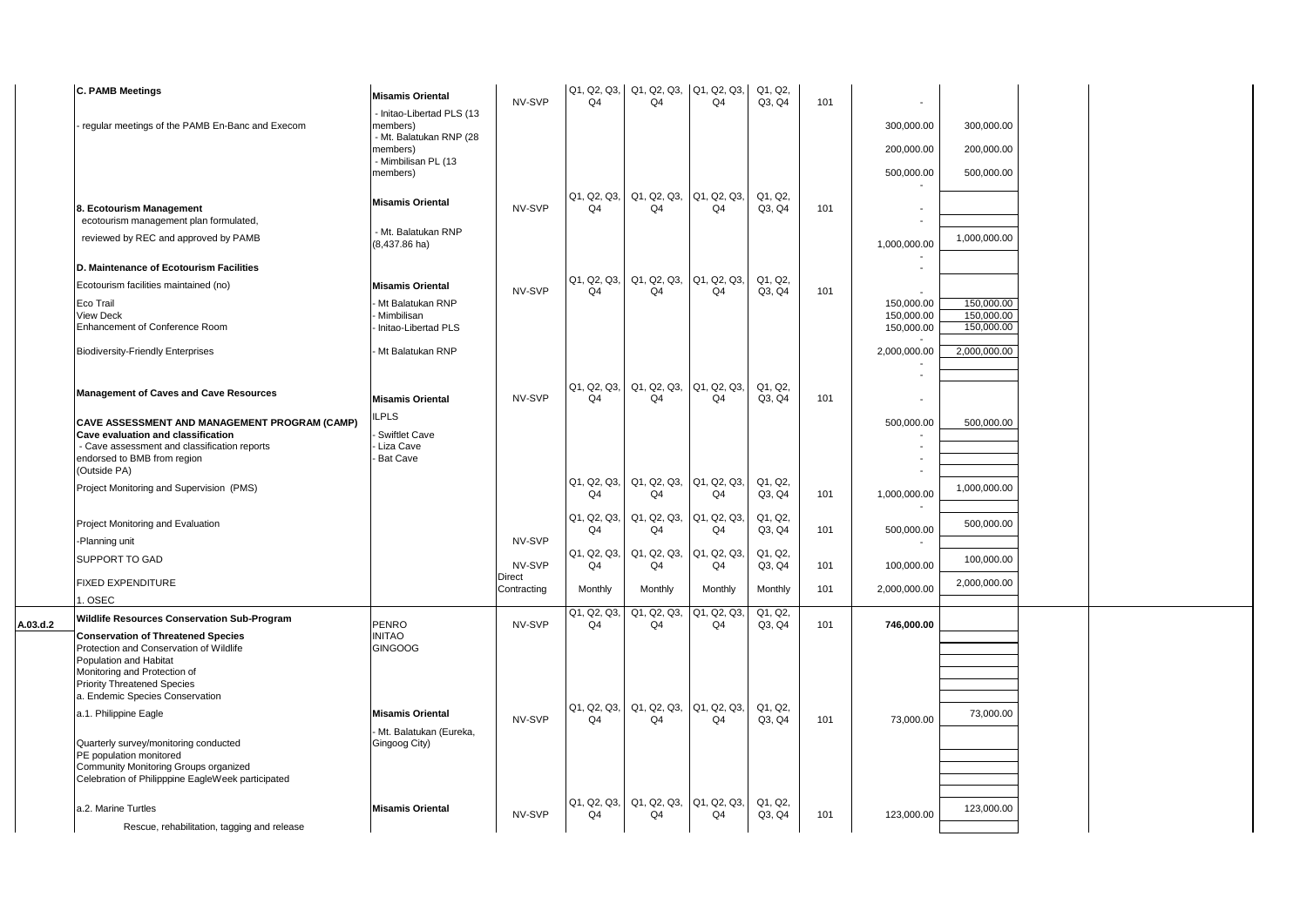|         | Nesting site monitoring<br>Quarterly activity/monitoring report<br>CEPA activities conducted<br>a.3. Tarsier                                                                                                           | <b>Misamis Oriental</b>                                                   | NV-SVP | Q1, Q2, Q3,<br>Q <sub>4</sub> | Q1, Q2, Q3, Q1, Q2, Q3,<br>Q <sub>4</sub> | Q4                | Q1, Q2,<br>Q3, Q4 | 101 | 150,000.00   | 150,000.00               |  |  |
|---------|------------------------------------------------------------------------------------------------------------------------------------------------------------------------------------------------------------------------|---------------------------------------------------------------------------|--------|-------------------------------|-------------------------------------------|-------------------|-------------------|-----|--------------|--------------------------|--|--|
|         | Population monitoring in tarsier habitat<br>Quarterly activity/monitoring report<br>CEPA activities conducted                                                                                                          | Initao-Libertad PLS                                                       |        |                               |                                           |                   |                   |     |              |                          |  |  |
|         | <b>Critical Habitat Establishment and Management</b>                                                                                                                                                                   |                                                                           |        |                               |                                           |                   |                   |     |              |                          |  |  |
|         | Implementation of CH Management Plan                                                                                                                                                                                   | <b>Misamis Oriental</b><br>Pawikan (Magsaysay)<br>Sailfin Lizard (Jasaan) | NV-SVP | Q1, Q2, Q3,<br>Q <sub>4</sub> | Q1, Q2, Q3, Q1, Q2, Q3,<br>Q <sub>4</sub> | Q4                | Q1, Q2,<br>Q3, Q4 | 101 | 200,000.00   | 100.000.00<br>100,000.00 |  |  |
|         | Project Monitoring and Supervision (PMS)                                                                                                                                                                               |                                                                           |        |                               |                                           |                   |                   |     | 68,000.00    | 68,000.00                |  |  |
|         | SUPPORT TO GAD                                                                                                                                                                                                         |                                                                           | NV-SVP | Q4                            | Q <sub>4</sub>                            | Q <sub>4</sub>    | Q3, Q4            | 101 | 68,000.00    | 68,000.00                |  |  |
|         | FIXED EXPENDITURES                                                                                                                                                                                                     |                                                                           |        |                               |                                           |                   |                   |     | 64,000.00    | 64,000.00                |  |  |
| A.3.D.3 | <b>COASTAL AND MARINE ECOSYSTEMS</b>                                                                                                                                                                                   |                                                                           |        |                               |                                           |                   |                   |     | 1,808,000.00 |                          |  |  |
|         | <b>REHABILITATION SUB PROGRAM</b><br><b>Management of Coastal and</b><br>Marine resources/areas<br>1. Marine Protected Area Management, Strengthening and<br>Networking<br>b. Monitoring of Corals and Seagrass per PA | Initao-Libertad PLS                                                       | NV-SVP | Q1, Q2, Q3,<br>Q4             | Q1, Q2, Q3, Q1, Q2, Q3,<br>Q <sub>4</sub> | Q4                | Q1, Q2,<br>Q3, Q4 | 101 | 356,000.00   | 206,000.00               |  |  |
|         | Coral Reefs (76.42 ha)                                                                                                                                                                                                 |                                                                           |        |                               |                                           |                   |                   |     |              | 150,000.00               |  |  |
|         | Seagrass Beds (3.2 ha)                                                                                                                                                                                                 |                                                                           |        |                               |                                           |                   |                   |     | 150,000.00   | 150,000.00               |  |  |
|         | 2. Marine Protected Area Networking                                                                                                                                                                                    | <b>Misamis Oriental</b><br>Gingoog Bay MPAN                               | NV-SVP | Q1, Q2, Q3,<br>Q4             | Q1, Q2, Q3, Q1, Q2, Q3,<br>Q4             | Q4                | Q1, Q2,<br>Q3, Q4 | 101 | 150,000.00   | 150,000.00               |  |  |
|         | Strengthening of MPAN<br>. Maintenance and Protection of coastal and marine<br>ecosystems (including reduction<br>of threats and pressures identified)<br>3. Technical Assistance                                      | <b>Misamis Oriental</b><br>LLPS (870.79)<br><b>Misamis Oriental</b>       | NV-SVP | Q1, Q2, Q3,<br>Q <sub>4</sub> | Q1, Q2, Q3,<br>Q <sub>4</sub>             | Q1, Q2, Q3,<br>Q4 | Q1, Q2,<br>Q3, Q4 | 101 | 100,000.00   | 100,000.00               |  |  |
|         | a. Mainstreaming of ICM to the CLUP and CDP of the LGUs<br>within the major watershed (river systems) contributing to the NIPAS                                                                                        | - ILPS (870.79)                                                           | NV-SVP | Q1, Q2, Q3,<br>Q4             | Q1, Q2, Q3, Q1, Q2, Q3,<br>Q4             | Q4                | Q1, Q2,<br>Q3, Q4 | 101 | 150,000.00   | 150,000.00               |  |  |
|         | <b>MPAs</b>                                                                                                                                                                                                            |                                                                           |        | Q1, Q2, Q3,                   | Q1, Q2, Q3,                               | Q1, Q2, Q3,       | Q1, Q2,           |     |              |                          |  |  |
|         | b. TA to LGUs on coastal and marine relate<br>concerns (assesment, emercgency response,<br>facilitation, citizen science, validation<br>investigation of reports/complaints, etc.)                                     | <b>Misamis Oriental</b><br>(Libertad and Gitagum)                         | NV-SVP | Q <sub>4</sub>                | Q4                                        | Q <sub>4</sub>    | Q3, Q4            | 101 | 300,000.00   | 300,000.00               |  |  |
|         | 4. Social Marketing and Mobilization(CEPA)                                                                                                                                                                             | <b>Misamis Oriental</b>                                                   | NV-SVP | Q1, Q2, Q3,<br>Q4             | Q1, Q2, Q3, Q1, Q2, Q3,<br>Q4             | Q <sub>4</sub>    | Q1, Q2,<br>Q3, Q4 | 101 | 100,000.00   | 100,000.00               |  |  |
|         | a. Conduct of Regular Special Events related                                                                                                                                                                           |                                                                           |        |                               |                                           |                   |                   |     |              |                          |  |  |
|         | to coastal and marine protection, conservation and management                                                                                                                                                          |                                                                           |        |                               |                                           |                   |                   |     |              |                          |  |  |
|         | 5. Hiring of CMEMP Extension Officers                                                                                                                                                                                  | <b>Misamis Oriental</b>                                                   |        | Q1, Q2, Q3,<br>Q <sub>4</sub> | Q1, Q2, Q3,<br>Q <sub>4</sub>             | Q1, Q2, Q3,<br>Q4 | Q1, Q2,<br>Q3, Q4 | 101 | 502,000.00   | 268,000.00               |  |  |
|         | Project Monitoring and Supervision (PMS)                                                                                                                                                                               |                                                                           |        | Q1, Q2, Q3,<br>Q4             | Q1, Q2, Q3,  Q1, Q2, Q3,<br>Q4            | Q4                | Q1, Q2,<br>Q3, Q4 | 101 |              | 124,000.00               |  |  |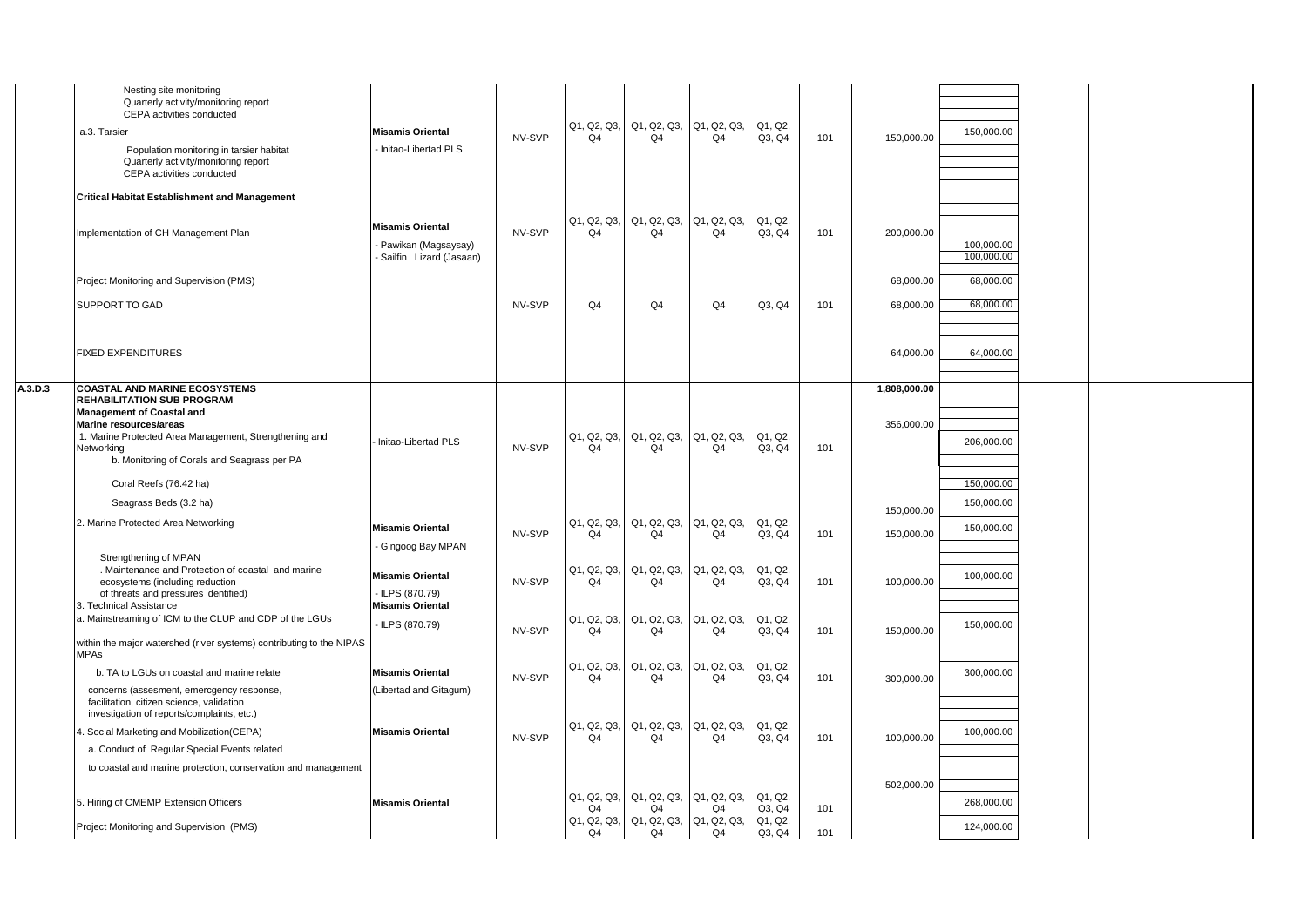|        | <b>FIXED EXPENDITURE</b>                                                              |                                                              |        | Q <sub>4</sub>                | Q1, Q2, Q3, Q1, Q2, Q3, Q1, Q2, Q3,<br>Q <sub>4</sub> | Q <sub>4</sub> | Q1, Q2,<br>Q3, Q4         | 101 |               | 110,000.00 |              |
|--------|---------------------------------------------------------------------------------------|--------------------------------------------------------------|--------|-------------------------------|-------------------------------------------------------|----------------|---------------------------|-----|---------------|------------|--------------|
| A.3.C  | <b>Land Management Sub-Program</b><br>Land Survey, Disposition and Records Management | <b>Misamis Oriental</b>                                      | NV-SVP | Q1, Q2, Q3,<br>Q <sub>4</sub> | Q1, Q2, Q3, Q1, Q2, Q3,<br>Q4                         | Q <sub>4</sub> | Q1, Q2,<br>Q3, Q4         | 101 | 1,707,000.00  |            |              |
| A.03.b | Forest and Watershed Management Sub-Program<br>A. Site Assessment                     | <b>Misamis Oriental</b><br>Initao<br>Gingoog                 | NP-CP  | Q2, Q3                        | Q2, Q3                                                | Q2, Q3         | Q2, Q3                    | 101 | 16,495,500.00 |            |              |
|        | Forest Development, Rehabilitation and Maintenance and Protection                     | <b>Misamis Oriental</b><br>Initao                            | NP-CP  | Q2, Q3                        | Q2, Q3                                                | Q2, Q3         | Q2, Q3                    | 101 | 303,500.00    | 303,500.00 |              |
|        | <b>B. Maintenance and Protection</b><br>YEAR 1 (CY 2022)                              | Gingoog<br><b>Misamis Oriental</b><br>Initao<br>Gingoog City | NP-CP  | Q <sub>4</sub>                | Q <sub>4</sub>                                        | Q4             | Q <sub>4</sub>            | 101 | 260,000.00    |            | 260,000.00   |
|        | YEAR 2 (CY 2021)                                                                      | <b>Misamis Oriental</b><br>Initao<br>Gingoog                 | NP-CP  | Q2, Q3, Q4                    | Q2, Q3, Q4                                            | Q2, Q3, Q4     | Q2, Q3,<br>Q <sub>4</sub> | 101 | 2,820,000.00  |            | 2,820,000.00 |
|        | YEAR 3 (CY 2020)                                                                      | <b>Misamis Oriental</b><br>Gingoog City                      | NP-CP  | Q2, Q3, Q4                    | Q2, Q3, Q4                                            | Q2, Q3, Q4     | Q2, Q3,<br>Q <sub>4</sub> | 101 | 4,400,000.00  |            | 4,400,000.00 |
|        | <b>C. Plantation Establishment</b>                                                    | <b>Misamis Oriental</b><br>Initao<br>Gingoog City            | NP-CP  | Q2, Q3, Q4                    | Q2, Q3, Q4                                            | Q2, Q3, Q4     | Q2, Q3,<br>Q <sub>4</sub> | 101 | 845,000.00    |            | 845,000.00   |
|        |                                                                                       | <b>Misamis Oriental</b><br>Initao<br>Gingoog City            | NP-CP  | Q2, Q3, Q4                    | Q2, Q3, Q4                                            | Q2, Q3, Q4     | Q2, Q3,<br>Q <sub>4</sub> | 101 |               |            |              |
|        |                                                                                       | <b>Misamis Oriental</b><br>Gingoog City                      | NP-CP  | Q2, Q3, Q4                    | Q2, Q3, Q4                                            | Q2, Q3, Q4     | Q2, Q3,<br>Q <sub>4</sub> | 101 |               |            |              |
|        |                                                                                       | <b>Misamis Oriental</b><br>Initao                            | NP-CP  | Q2, Q3, Q4                    | Q2, Q3, Q4                                            | Q2, Q3, Q4     | Q2, Q3,<br>Q4             | 101 |               |            |              |
|        | D. Seedling Production<br>1,666 sdlng/ha<br>8/seedling                                | <b>Misamis Oriental</b><br>Initao<br>Gingoog City            | NP-CP  | Q1, Q2                        | Q1, Q2                                                | Q1, Q2         | Q1, Q2                    | 101 | 1,167,000.00  |            | 1,167,000.00 |
|        | 204 Planting material/ha<br>35/planting                                               | <b>Misamis Oriental</b><br>Initao<br>Gingoog City            | NP-CP  | Q1, Q2                        | Q1, Q2                                                | Q1, Q2         | Q1, Q2                    | 101 |               |            |              |
|        | 500 sdlng/ha<br>35/seedling                                                           | Misamis Oriental<br>C-Gingoog City                           | NP-CP  | Q1, Q2                        | Q1, Q2                                                | Q1, Q2         | Q1, Q2                    | 101 |               |            |              |
|        | 500 sdlng/ha<br>20/seedling                                                           | <b>Misamis Oriental</b><br>Gingoog                           | NP-CP  | Q1, Q2                        | Q1, Q2                                                | Q1, Q2         | Q1, Q2                    | 101 |               |            |              |